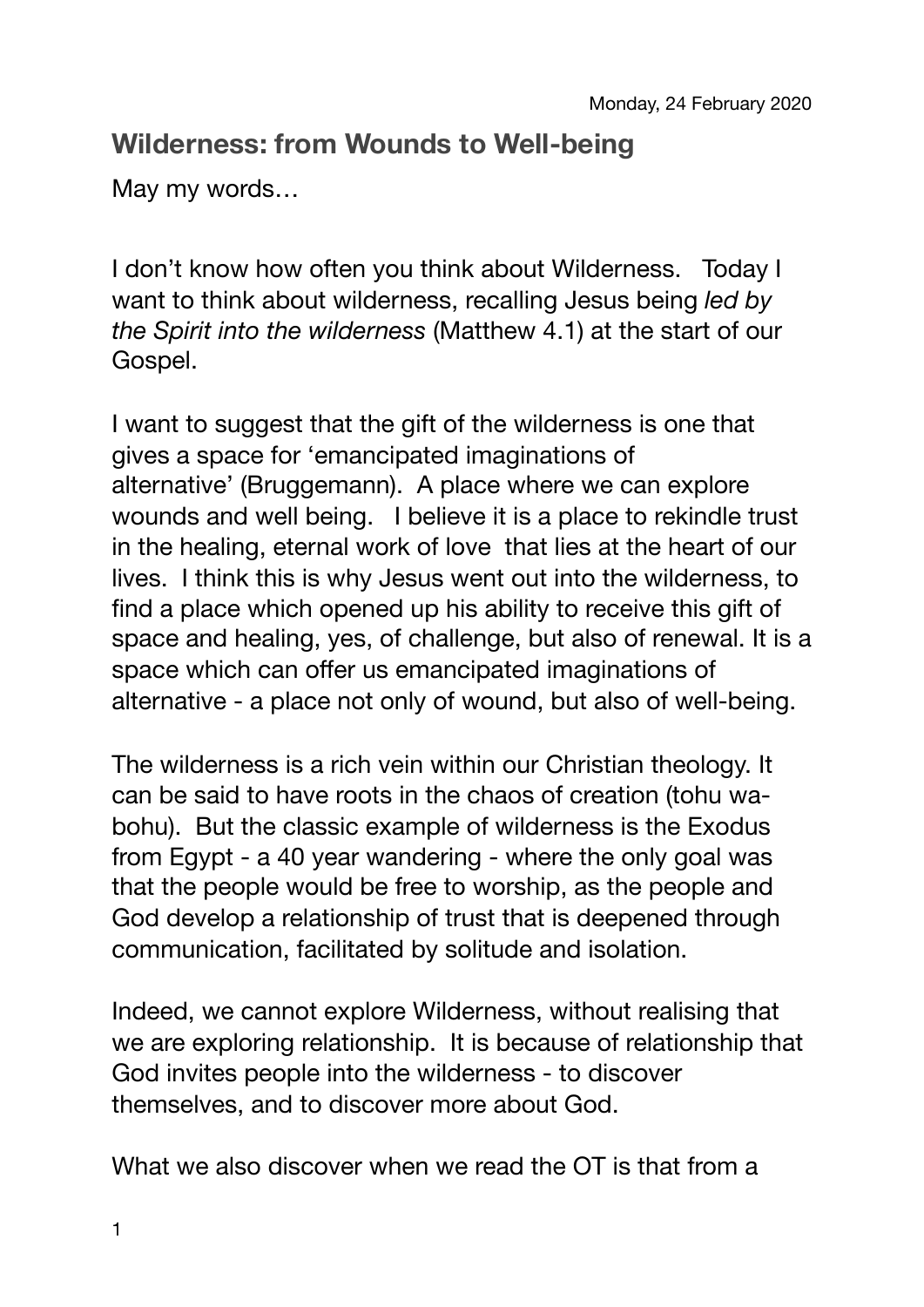human perspective there are two key reasons why people go into the wilderness - to run away from one's problems to what seems like a safe haven, or second, being driven against one's will into what appears quite inhospitable and dangerous. And within a story these can easily alternate, indeed are sometimes inseparable.

Moses and Hagar both reveal the importance of wilderness twice - once to run away from oppressive situations and family conflicts. They both encounter God, understand God by new names, receive a promise and are sent back to their difficult situations. So the wilderness might be said to be a place of temporary escape, of transformation.

The second time each of them returns to the wilderness it is more threatening - that borderland between civilisation and chaos. The wilderness can be a place where hope has been proclaimed, but where hope keeps disappearing in the sandstorm. A place where trust often turns to recalcitrance and resentment (T Fretheim), before discovering redemption.

In our Gospel today we hear of Jesus being led by the Spirit into the wilderness to be tempted by the devil. The temptations - put simply - are to '**do it all, have it all, control it all**'.

More specifically beyond this sense of 'do it all, have it all, control it all', if you listened carefully, you may have noticed that there is a tension between the temptations and Jesus' later activities:

Multiplying loaves of bread,

Taking the plunge into the abyss of death with trust that God would save Jesus,

& becoming king of heaven.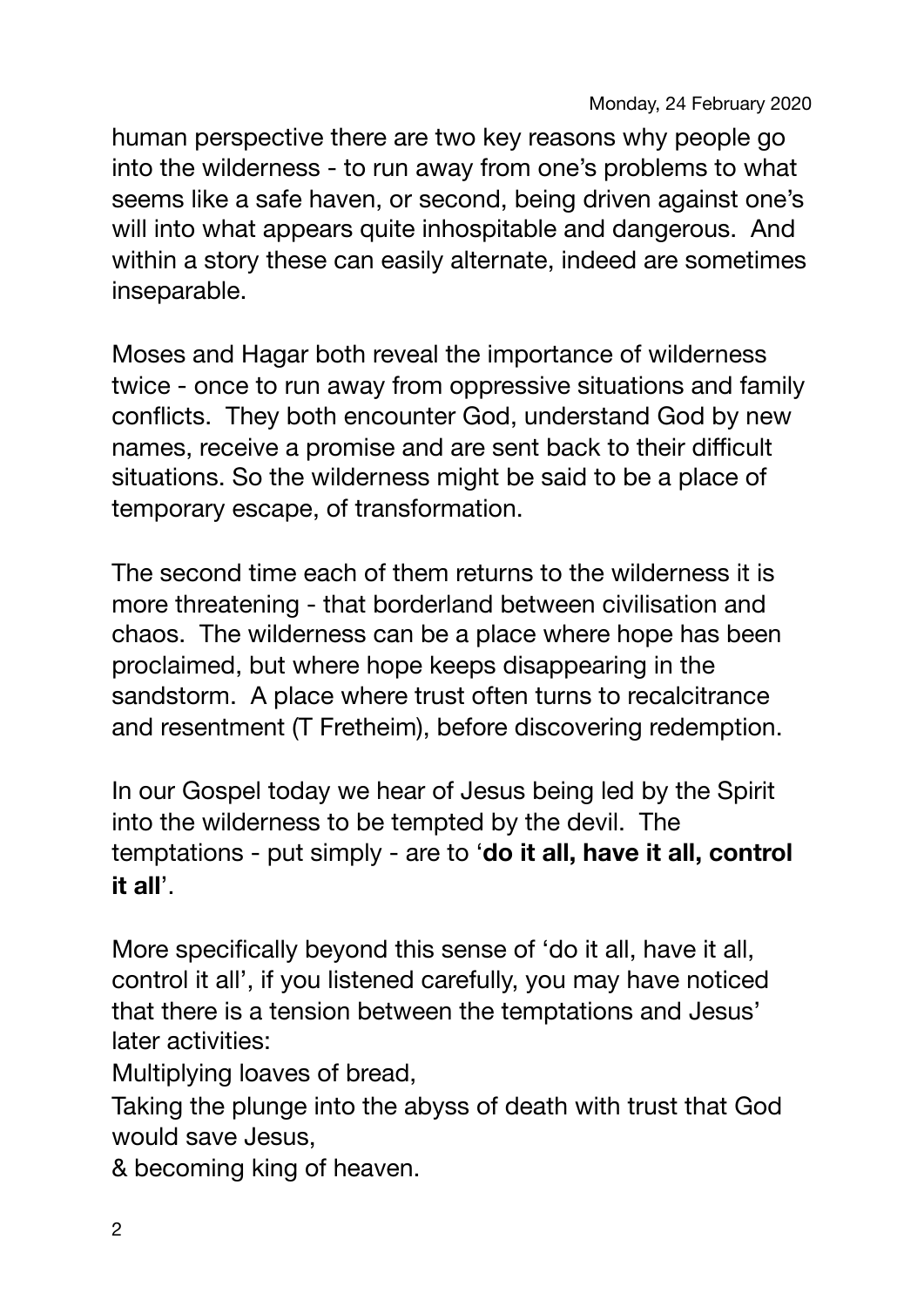Surely the devil (what ever you may take that to mean) is trying to twist Jesus' attempts to understand his own life and calling and to move it outside God's plan and timetable. And this all happens in the wilderness.

I wonder what wilderness mean to you? The American Wilderness Act of 1964, describes it as "in contrast with those areas where humanities own works dominate the landscape … [it is] an area where the earth and its community of life are untrammelled by humanity, where humanity is a visitor who does not remain."

Some of you may have come across Robert Macfarlane's lovely book *The Wild Places* which explores the wild places left in Britain and Ireland - searching out the wilderness that remains. I'm just beginning to read it this Lent and I'm inspired by this journey God invites for each of us to enter the wilderness. What Macfarlane discovers is that there is more wilderness than he thought and he explores these places with great descriptive power and asks where wildness remains. As Gerard Manley Hopkins, in his hymn to the outdoors, "Inversnaid" said:

What would the world be, once bereft

Of wet and of wildness? Let them be left,

O let them be let, wildness and wet;

Long live the weeds and the wilderness yet.

The wilderness, as we've explored, has the sole purpose of growing relationship with God. So I want to invite you to enter into the wilderness this Lent. I wonder where God is inviting you to find wilderness in your life? (…)

This is important because the most profound wilderness experiences are orchestrated by God. They do not always have to be times of trial and pain, they can, indeed, be an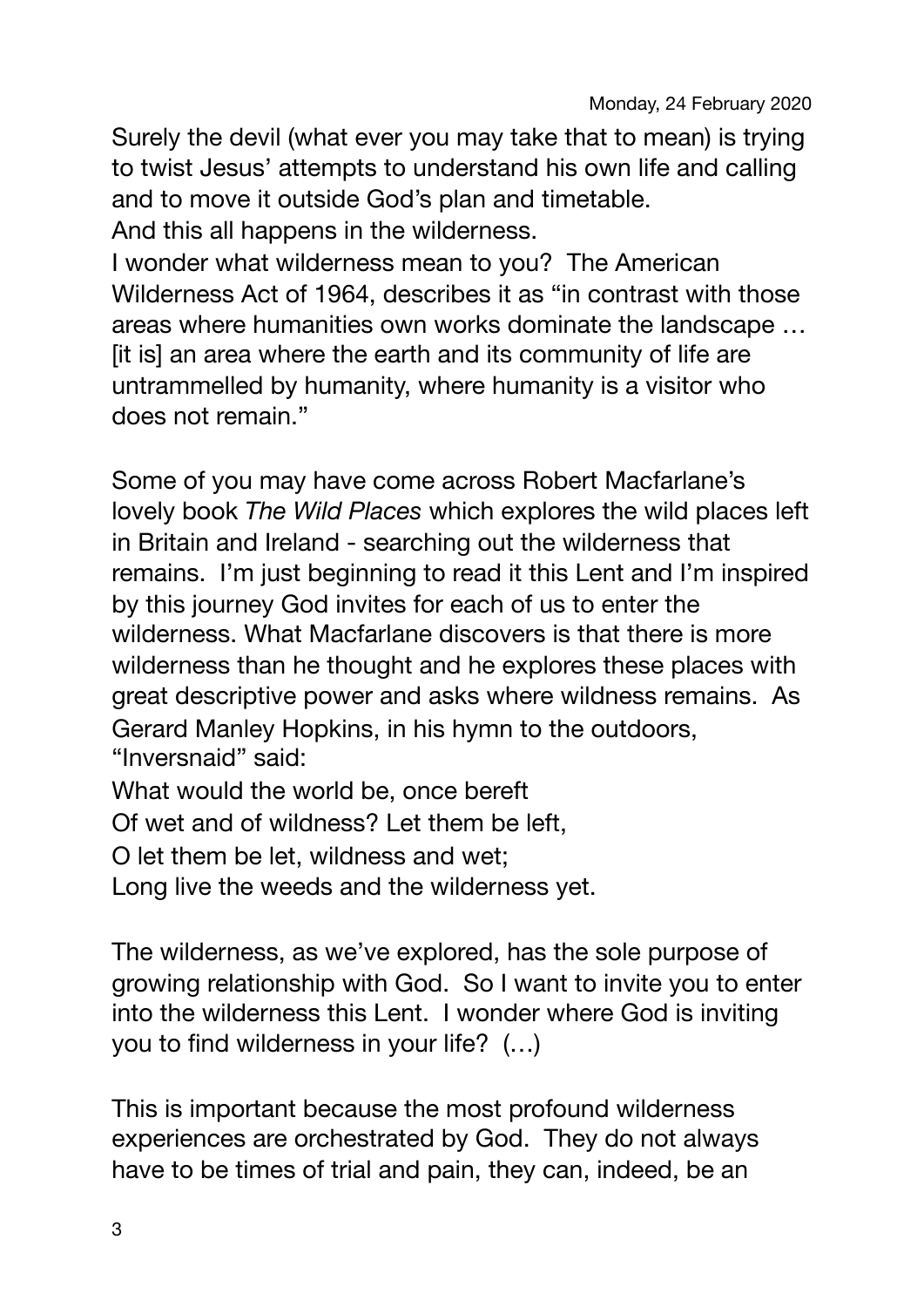oasis from some sort of abuse or discomfort. It is in the wilderness that we decided whether to trust God even when our own situation may appear to be dire. This can take us to spiritual - or physical - wilderness.

The wilderness is a space for 'emancipated imaginations of alternative', where we step out of the norms we live in, and are taken to a place of encounter - where relationship is central with ourself and with God. A place where in God's time, we may become a garden of grace-guided action. Not that this is easy. As any of you who have entered therapy or entered strict spiritual discipline will know: the first thing you often encounter is fierce resistance to change.

Now this is important - and I want you to hear carefully. Harry Williams in his wonderful book *True Wilderness* says that it is a down right tragic disaster when we think of Lent "as a time to indulge in the secret and destructive pleasures of doing a good orthodox grovel to a pseudo-Lord, the Pharisee in each of us we call God and who despises the rest of who we are." Hear that again.

Lent is not about self loathing and woe is me. It isn't about being focused on shame and guilt. No!

Rather it is about opening ourselves up to wilderness to be led from wounds to well-being. For wilderness challenges us to remember our weakness and sin are doorways to grace and trust. Sadly, you can't buy your way out of the wilderness. Yet the good news is that the Spirit that drives us into the wilderness is the same Spirit that carries us out.

We may be tempted to try and shelter away from wilderness with our hearts hardened and lifeless, tempted to disbelieve